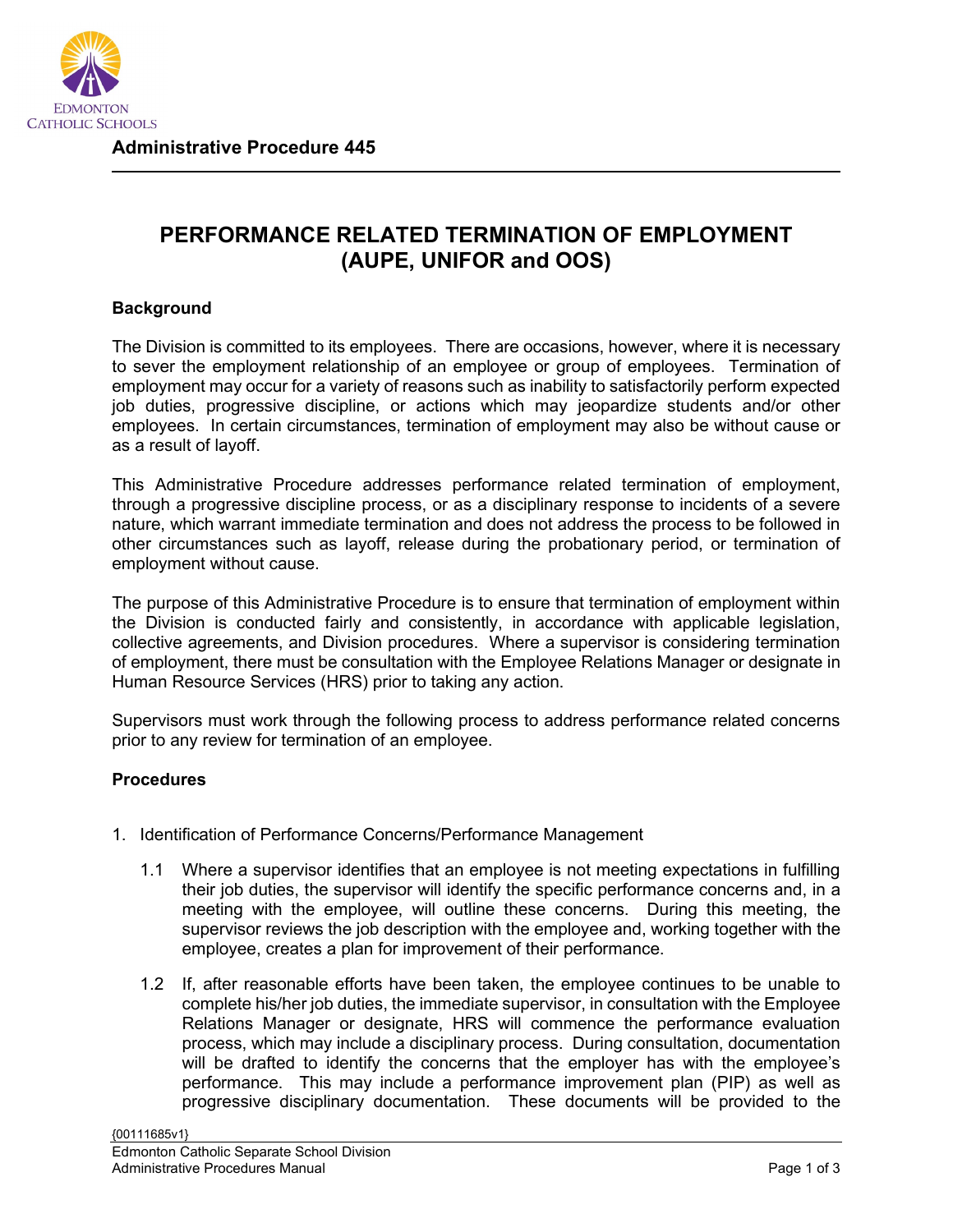

employee by the supervisor in accordance with the respective collective agreement of the employee or practice of the Division should there be no collective agreement. Any documentation that is considered disciplinary will be placed on the employee's file.

- 1.3 If, after a reasonable period of time, depending on the nature of the performance an ongoing review of the employee's performance relative to the outlined and documented performance concerns and expectations, the employee continues to be unable to satisfactorily perform, the identified job responsibilities, the immediate the supervisor, in consultation with the Employee Relations Manager or designate, HRS will commence the termination of employment process.
- 1.4 It is understood that, where the immediate supervisor is not a Principal or Superintendent, that it is the immediate supervisor's responsibility to keep the Principal or Superintendent informed of the status of the performance management process.
- 2. Termination of Employment Guidelines

When the Employee Relations Manager or designate and the employee's supervisor determine that termination of employment is the appropriate course of action, the Employee Relations Manager or designate will recommend such action to the Chief Superintendent. With the Chief Superintendent's approval, the termination of employment process will occur as follows:

- 2.1 All written records of the supervision process, including performance appraisals, disciplinary documentation, and performance developmental plans must be forwarded to and maintained by the Employee Relations Manager or designate, Human Resource Services.
- 2.2 The supervisor will provide the Employee Relations Manager or designate with a list of Division equipment and property that has been provided to the employee (e.g. cell phone, key to Division property, laptop, etc.).
- 2.3 The supervisor will provide the Employee Relations Manager or designate with a list of absences (e.g. sick days, vacation days, unpaid leave days, etc.) in the past 3 weeks and any overtime or banked time owing.
- 2.4 All written communication to the employee regarding the actual termination of employment will be produced by the Employee Relations Manager or designate.
- 2.5 The employee will be notified of the time and place of a meeting and the right to have union representation where applicable.
- 2.6 The Employee Relations Manager or designate will ensure that the necessary Division personnel are notified of the employee's termination of employment (Information and Infrastructure Technology Services, Pay and Benefits, Staffing) once the termination has been completed.
- 2.7 The termination of employment of an employee will occur in the presence of the Employee Relations Manager or designate and the employee's supervisor. At the meeting, the Employee Relations Manager or designate will provide the employee and the union representative (where applicable) with the notice of termination of employment. This notice may include a summary of the initiatives taken to improve the